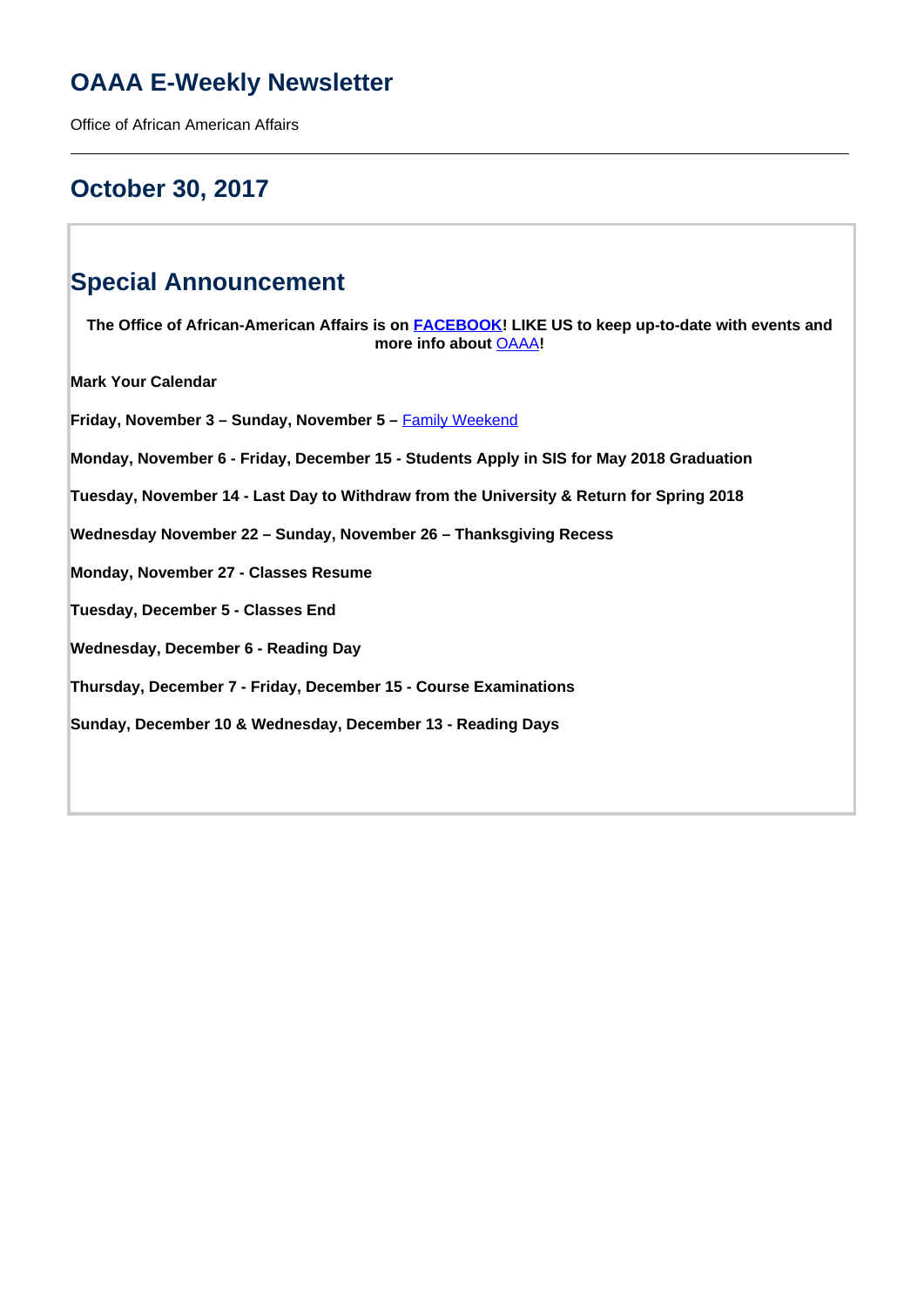# **OAAA Announcements & Services**

# **Project Rise: 4th Year Reorientation with Dean Mason**

1st & 3rd Thursdays – 12:30-1:45 pm - W.E.B. DuBois Conference Room - #2 Dawson's Row

Reorientation is a small-group, discussion-based program for Fourth year Black students who are interested in talking about the stresses and challenges of Fourth year and post-graduation. OAAA Assistant Dean Michael Mason leads these sessions, If you are interested in attending, please RSVP via email to Bethlehem Demissie, Student Co-Director, Project RISE.

# **Black Friday – Every Friday - 1:30 pm**

LPJ Cultural Center #3 Dawson's Row

Come join us for food & fellowship!

# **"Raising-the-Bar 4.0" Open Study Sessions - Fall Semester**

Monday through Thursday nights - 5:00-8:00 pm - LPJ Black Cultural Center (study with OAAA Peer Advisors)

&

# **"Raising-the-Bar 4.0" Study & Tutoring Sessions - Fall Semester**

WEB DuBois Conference Room (small group tutoring & quiet study):

This week only: Monday, Tuesday & Wednesday–open; Thursday – Calculus & Quiet Study

For details, see Raising-the-Bar Coordinator: Destini Walker (mailto:dw2uy@virginia.edu)

RTB 4.0 – It's Not Just for First Years' Anymore!

## **OAAA Calculus Tutoring – This week: Tutoring on Thursday only, 4:00 – 6:00 pm**

WEB DuBois Conference Room & by appointment: Email: ste3an@virginia.edu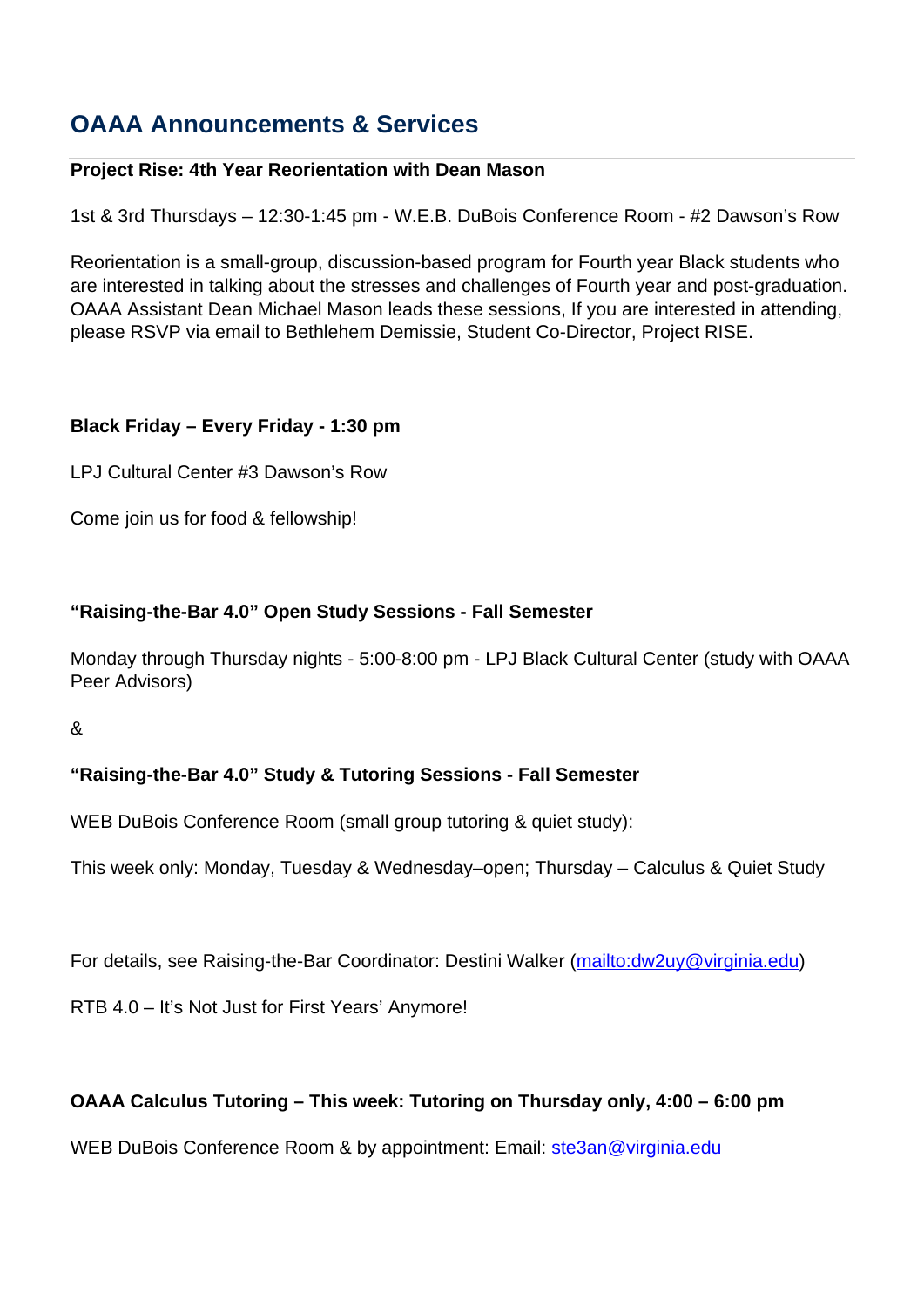## **OAAA Statistics Tutoring (through the Black Commerce Student Network-BCSN)**

Mondays 5:00-7:00 pm – Rouss & Robertson Hall Room 140. Email: Sydney Shavers sjs3fk@virginia.edu

### **Quote of the Week**

**"Where justice is denied, where poverty is enforced, where ignorance prevails, and where any one class is made to feel that society is in an organized conspiracy to oppress, rob, and degrade them, neither persons nor property will be safe." - Frederick Douglass (Speech on the twenty-fourth Anniversary of Emancipation in Washington. D.C.)**

# **Student Spotlight**



Ibrahim Muhammad, is a Second-year student from Philadelphia, PA, and the newest student office worker at OAAA. He intends to major in African-American Studies and Drama, and is involved in a variety of activities across Grounds. As the Community Service Chair for Kappa Alpha Psi Fraternity Inc., Ibrahim coordinates and supervises service opportunities. He is also the Model and Clothing Chair for Fashion for a Cause, and is the Scholarship Chair for the National-Panhellenic Council. His career goal is to become a screenwriter/ director and use that platform to help diffuse the many stereotypes used to depict African-Americans on screen. Welcome to the OAAA Staff, Ibrahim!

You can nominate a student (not yourself) to be featured in the Spotlight each week. Please send your nominations to:

Dean Patrice Grimes (mailto:pgrimes@virginia.edu) every Thursday by 12 noon.

# **Quote's Corner**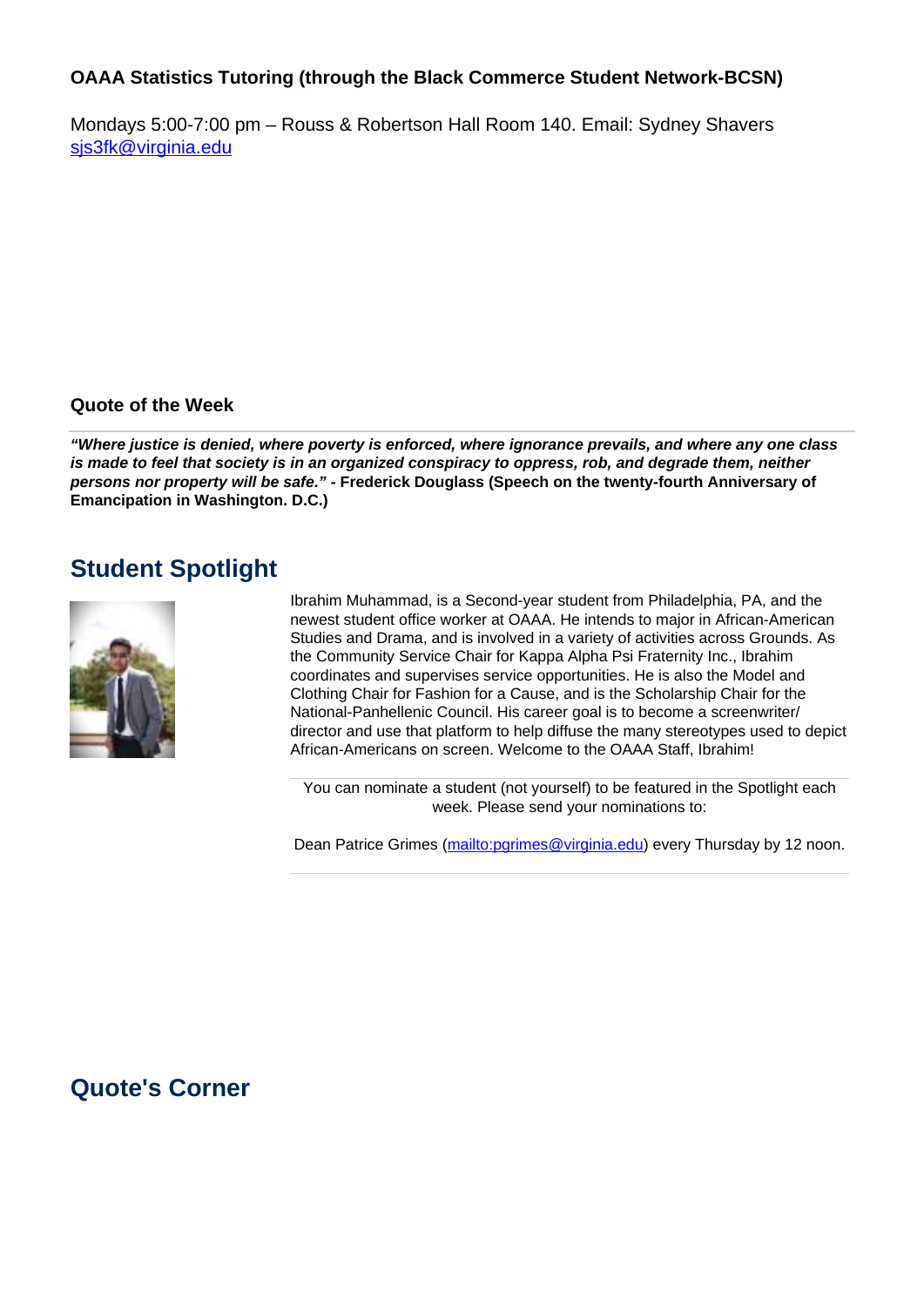

Frederick Douglass (1818-95) was a prominent African-American

abolitionist, author, orator and social reformer. Born a slave, Douglass escaped at age 20 and became a worldrenowned anti-slavery activist. His three autobiographies are important works of the slave narrative tradition, as well as classics of American autobiography. Douglass' work as a reformer ranged from his abolitionist activities in the early 1840s to his attacks on Jim Crow practices and lynching in the 1890s. For 16 years, he edited an influential black newspaper and achieved international fame as an inspiring and persuasive speaker and writer. In thousands of speeches and editorials, he criticized slavery, racism and gave voice to millions of African-Americans. His famous 1852 speech, What to the Slave is the Fourth of July, presents one the earliest arguments that contrasts American ideals with the realities of inequality for the enslaved. He died in 1895 of a massive heart attack and is buried in Rochester, NY. In 2017, the US Mint began issuing quarters with his image on one side in its America the Beautiful coin series.

# **Upcoming Events**

#### **Goldwater Scholarship Information Session**

Monday, October 30 – 4:00 pm – Rotunda Multipurpose Room

This session is for Second & Third year students with research interests in science, engineering and mathematics. Andrus Ashoo of the Center for Undergraduate Excellence (CUE) will provide information about this and other scholarship opportunities.

#### **Forward Together: A University Conversation**

Wednesday, November 1 – 6:00 pm – Alumni Hall Ballroom

In the wake of this summer's White Supremacists' March on the Lawn and Rally in Charlottesville, the University is sponsoring a panel, facilitated by Law School Dean Risa Goluboff with BOV Rector Frank "Rusty" Connor III, Hoos Against Hate Founder Greg Jackson, Jr., VPSA Patricia Lampkin, BOV Student Member Bryanna Miller and Associate Dean & History Professor Kirt von Daacke.

**Fall 2017 Curry School of Education Info Sessions**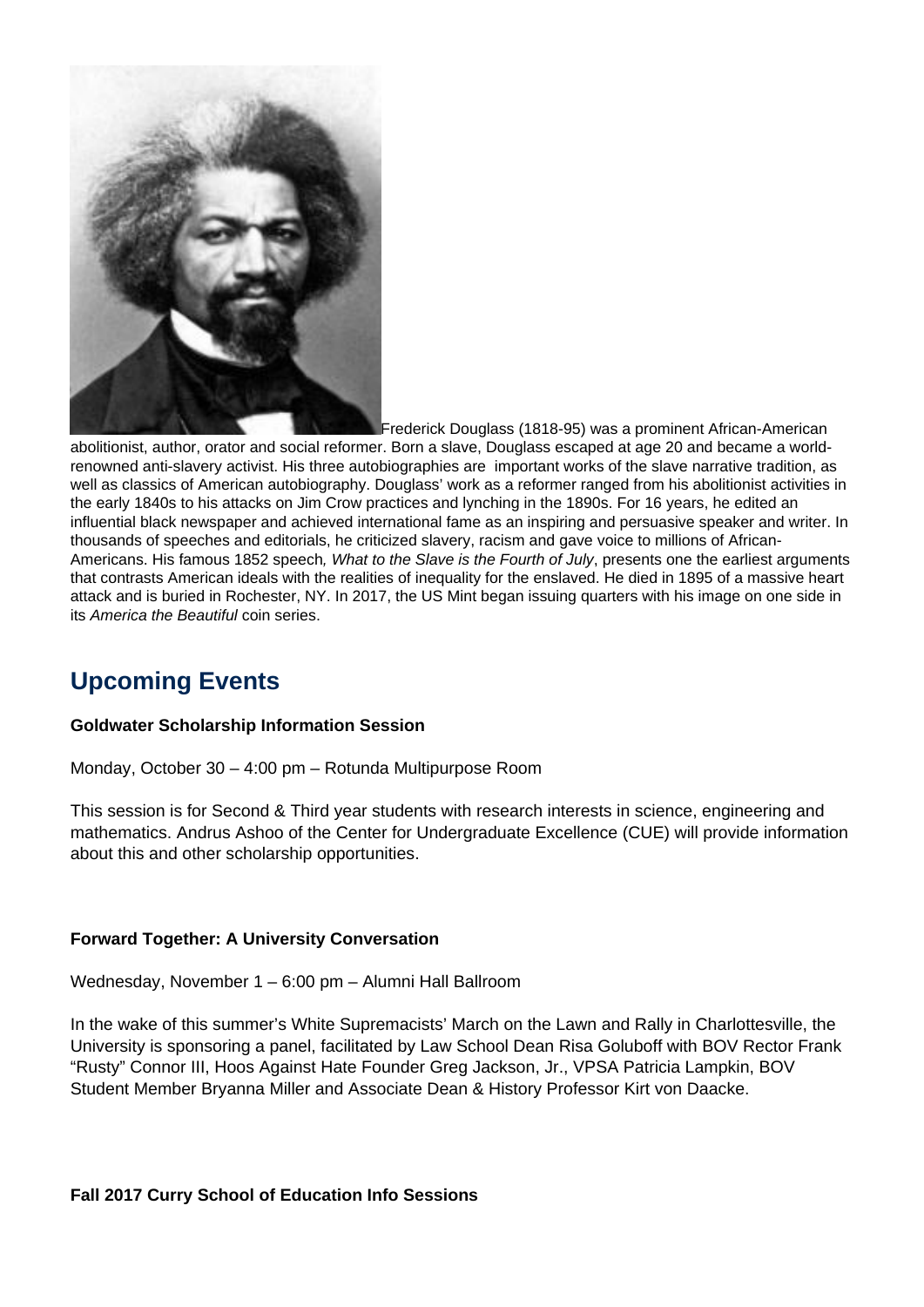Thursday, November 2 - 7:00-8:00 pm - Bavaro Hall: Holloway Hall

Wednesday, November 8 - 3:30-4:40 pm\*\* - Library Data Commons, Ruffner 3rd Floor

Thursday, November 16 - 6:00-7:00 pm - Bavaro Hall: Holloway Hall

Join the Curry Community and multiply your impact! Hear from students, faculty and staff about what you will learn in the classroom, what type of hands on experience you will get, and what you can do with your knowledge and skills after graduation. We will also review the application process and give important deadlines. Session leaders will provide information on Curry programs including; Kinesiology, Speech Communication Disorders, Youth & Social Innovation, and Teacher Education. (Sessions marked \* will have a faculty Q&A panel.)

### **Lunch and Learn: Summer Research Internship Workshop Series**

November 2 - Landing a Summer Research Internship - 12:00-1:00 pm - Clemons Library Room 202/3

November 9 - Benefits of a Summer Research Internship - 12:00-1:00 pm - Clemons Library Room 202/3

November 16 - Make the Most of your Internship - 12:00-1:00 pm - Clemons Library Room 202/3

November 30 - Application Process: Nuts and Bolts - 12:00-1:00 pm - Clemons Library Room 202/3

In November, the Center for Undergraduate Excellence will host a Summer Research Internship workshop series. Lunch will be provided. RSVP here.

## **2018 Housing Fair Information for on-Grounds and off-Grounds**

Friday, November 3 - 11:30 am & 4:00 pm - Newcomb Hall

At Family Weekend, parents and students can talk with staff who work in the upper class housing areas on Grounds and with representatives from several off-Grounds area properties. In addition, the Housing website offers a range of information and resources about on-Grounds housing for returning undergraduates, with contact information for questions.

#### **Where Do We Go From Here? Martin Luther King, Jr., Reparations, and Emancipation**

Friday, November 3 - 3:30 --5:00 pm - Nau Hall 101

A public lecture presented by the UVa Power, Violence, and Inequality Collective with guest speaker Lawrie Balfour, a UVa Department of Politics professor and author.

## **UVA Law School Panel with Black Law Students' Association**

Friday, November 3 - 5:30 pm - Withers-Brown Hall 128 (Rm. WB 128)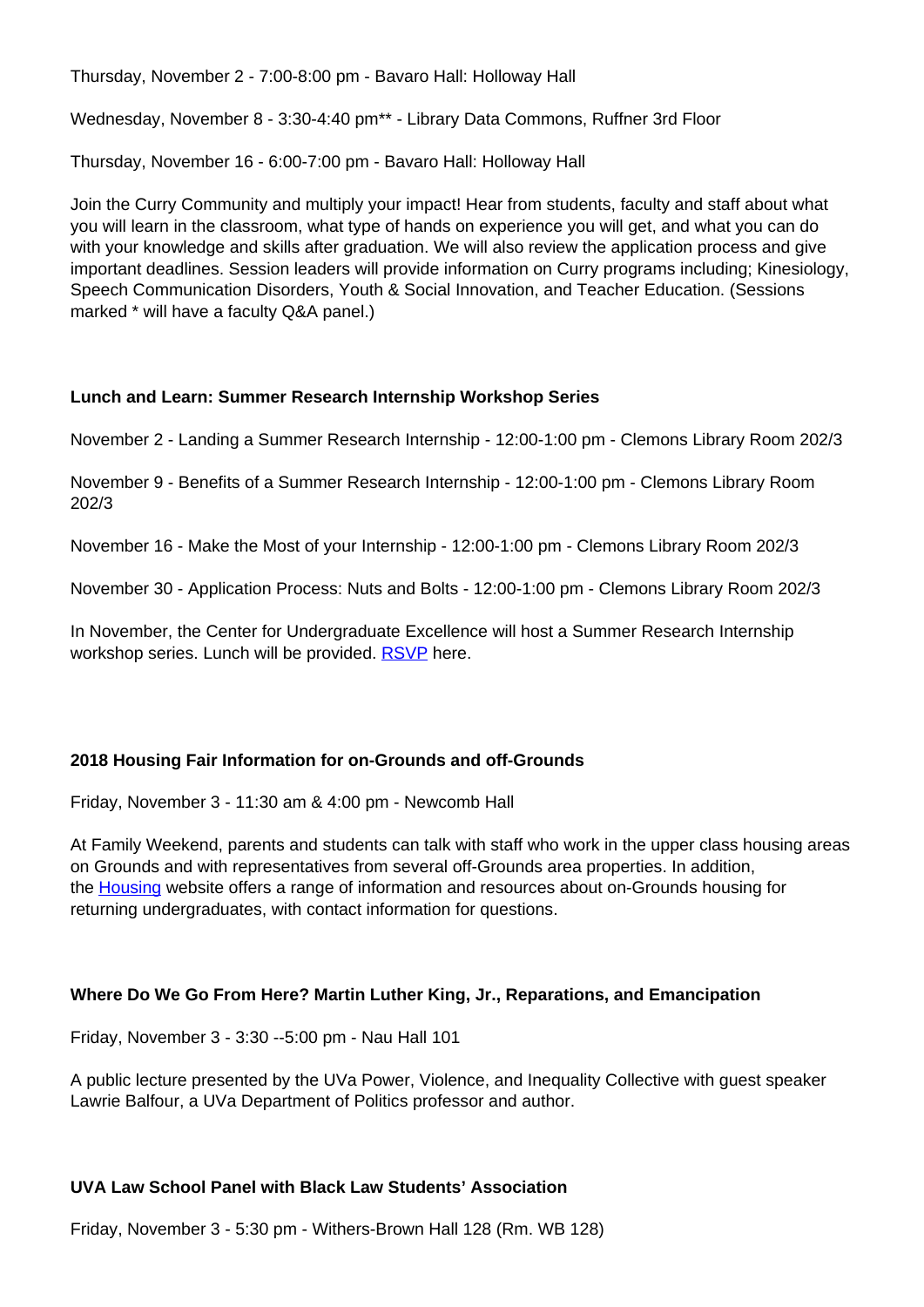Join UVA Law School's Black Law Students Association (BLSA) as it hosts a panel to answer your questions related to law school and the application process. Dinner will be served! Please **RSVP by October 27th**. For questions, email **Jianne McDonald** 

#### **UVA College Advising Corps Info Session**

Monday, November 6 - 7:30 pm - Newcomb South Meeting Room

The University of Virginia College Advising Corps places recent college graduates in high schools throughout the Commonwealth to work alongside counselors and help low-income, first generation and underrepresented students get into college. Join our team if you want to do improve educational equity and serve! Apply via Jobs@Uva. Visit vcac.virginia.edu

## **The African-American Great Migration Reverses Course: A Conversation between Sabrina Pendergrass and Joe William Trotter**

Wednesday, November 8 - 3:00 pm - Minor Hall 110

Listen to Sabrina Pendergrass, UVA Assistant Professor of Sociology and African-American Studies discuss this issue with Joe William Trotter, Jr., Giant Eagle Professor of History and Social Justice at Carnegie Mellon University. The community is welcome to attend!

#### **Black Citizenship, Law and the Founding with Annette Gordon-Reed**

Thursday, November 9 – 4:00 pm – Caplin Pavilion – UVA Law School

Join Harvard Professor and Pulitzer Prize winning author Annette Gordon-Reed for the McCorkle lecture at the Law School. A reception will follow.

#### **2017 Virginia Film Festival**

Thursday, November 9 through Sunday, November 12

This year, the VA Film Festival features some of the most highly anticipated titles in the film world that showcase the talents of rising stars in the film industry. This selection of transformational classics, fascinating documentaries and outstanding foreign films – some with themes related to the African diaspora -- combine to offer a thought-provoking creative window on important issues in our world today. UVA students can gain free admission to many screenings (while tickets last). Don't miss this annual event!

### **Diversifying Scholarship Conference at UVA: Forging Interdisciplinary Connections, Empowering Students, and Promoting a Culture of Inclusivity**

Friday, November 10 – 9:00 am-5:00pm - Bavaro and Ruffner Hall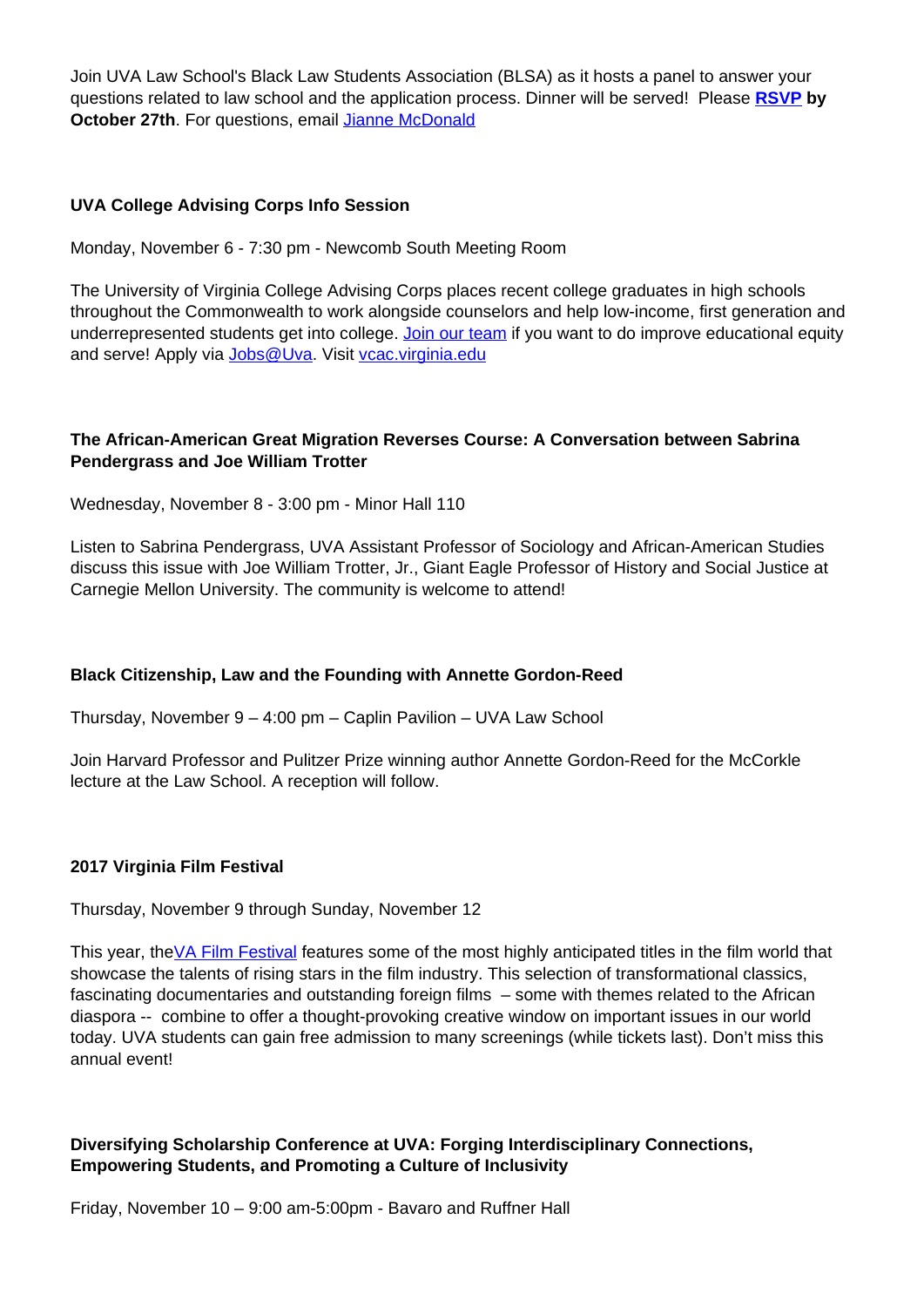The Diversifying Scholarship conference at UVA is intended to embody the stated commitment of the university to inclusivity by addressing several critical needs in higher education; expanding scholarship focused on socially marginalized groups, reducing inequality, and alleviating the effects of discrimination. This event will highlight the diverse work happening across Grounds in the arts, social and physical sciences, humanities, education, and beyond. This event is free and open to the public.Lunch will be provided for attendees who register in advance. Contact Jamie Albright or Andrew Chen with any questions!

### **Source Dorks @ Clemons Library**

Mondays through Wednesdays – 7:00-9:00 pm - Clemons 2nd Floor

What are the **Source Dorks**? They are undergrad peer research advisors who can help students levelup their research skills to move beyond Google searches and into the world of databases! They also guide students to find new and amazing sources, and help them tailor their paper topics and search terms for better research results. Source Dorks also assist with puzzling citations and can show you how to use citation management tools. No need to set up an appointment – just drop in!

### **This Week's UCARE Updates:**

For information on upcoming events in the Charlottesville community, visit the University and Community Action for Racial Equality (UCARE) Newsletter and Facebook page: http://us5.campaign-archive.com/?u=edd9fe79282e5d0d8a4b6479f&id=cddcfc0f3f

# **Opportunites with Deadlines**

#### **Churchill Scholarship**

Application Deadline: Tuesday, November 7 by 5:00 pm

This scholarship funds a year of research at Cambridge University, where a student can also earn a graduate degree. Fourth years (or those within 12 months of graduation) are eligible to apply. For details visit.

#### **Paige Pre-Medical Scholarship 2017**

Application Deadline: Sunday, November 12

The Paige Pre-Medical Fund Scholarship helps students defray the high cost of applying to medical school, with a \$1,500 scholarship. The applicant must be a fourth-year UVA African-American student who has taken all of the pre-medical requirements and the MCAT. S/he must plan to enter medical school immediately after graduating. Please direct any application questions to **Travis Robertson**.

Undergraduate Student Education Research Training Workshop: April 2018, NYC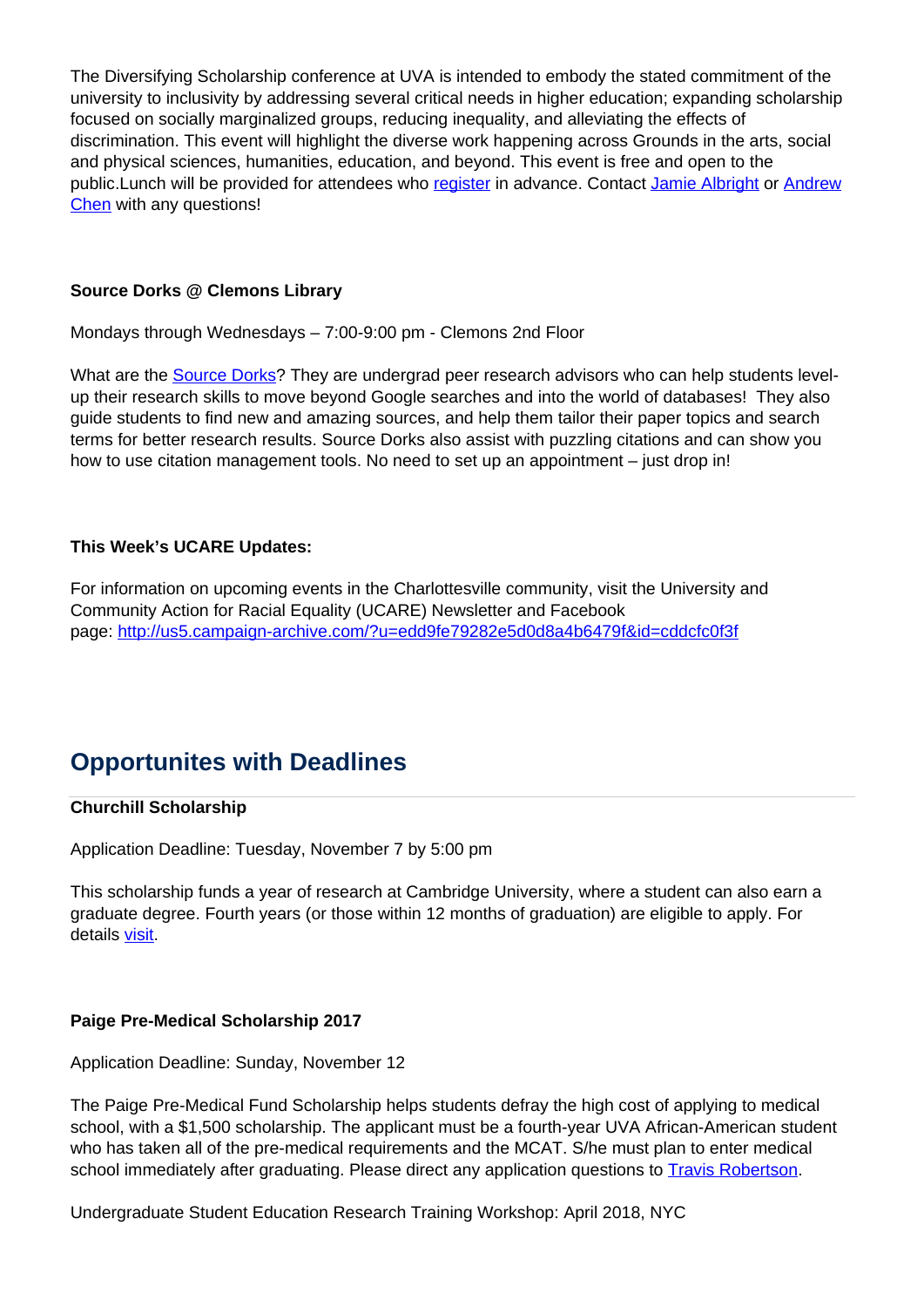### **American Educational Research Association (AERA)**

Application Deadline: November 15

AERA invites applications for the training workshop to be held from Friday, April 13th through Sunday, April 15th during the AERA Annual Meeting in New York City. The workshop is designed to build the talent pool of undergraduate students who plan to pursue doctoral degrees in education research or in disciplines and fields that examine education issues. Workshop topics include exploring graduate education, applying to graduate school and starting a career in educational research. For information, contact George L. Wimberly, Director of Professional Development at 202-238-3200 or fellowships@aera.net.

### **Learning In Action Public Service at UVA**

Learning in Action is the front door to public service at the University of Virginia! It connects students, faculty, and community partners to social entrepreneurship, community engagement, and co–curricular service opportunities. There are also resources that direct users to specific programs and offices based on individual interest. Currently, the Community Service Committee of Student Council and Student Affairs Community Engagement group are responsible for all content. http://publicservice.virginia.edu/

### **Diversity in Museums & the Arts Grant for Underrepresented Students**

To support students pursuing internships at museums, historic sites, or archives, a \$3500 grant is awarded to applicants from backgrounds traditionally underrepresented in museum careers. This includes students who identify as African American, Hispanic American, American Indian, Alaska Native, Native Hawaiian/Pacific Islanders, and/or individuals with disabilities. Programs also highlight museum careers and provide instruction to help students apply for internships. Students in ALL majors are eligible, not just those in Art/Art History. Visit **Diversity in Museums and the Arts (panel and** reception), Museum Career Panel, and Museum Interview and Application Prep for more information.

#### **Shadow a Professional this J-term!**

The Career IDEAs Externship Program aims to connect students with meaningful Externship opportunities in J-Term and during the summer months. Students apply to the program via Handshake and get selected for an externship site that will help them explore the industry of their choice. The program is open to all students, but the priority is for those who have not had an externship or internship experience. Second and Third years who are first-generation college students and part of under-represented populations are encouraged to apply. URL for more information: Contact Name: Christie Julien

#### **Summer Institute in Bioethics – Yale University**

Applications Deadline: Monday, January 15th

Yale's Interdisciplinary Center for Bioethics offers an intensive and international summer institute in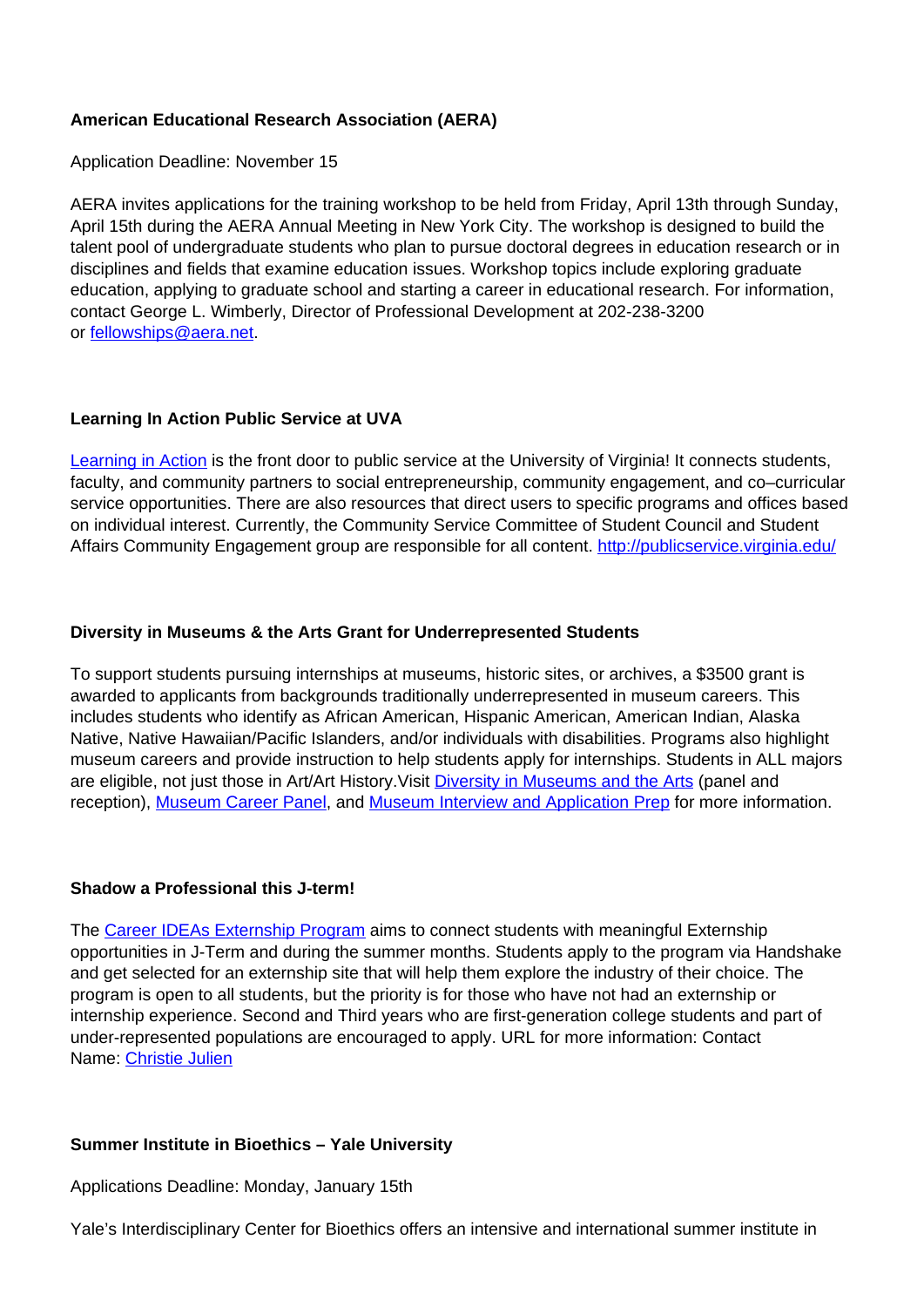bioethics in New Haven, CT, open to graduate students, professionals, and select undergraduates. The program features a series of morning lectures surveying the field of bioethics and over twenty-five small, intensive seminars. including one seminar in Spanish for native speakers. Full Program: June 1 – July 21, 2018 - Tuition \$1,875 for undergraduates, \$2,275 for graduate students, and \$3,275 for advanced professionals. Foundations of Bioethics: June 4 - 7, 2018 - Tuition \$500 for students, \$1,000 for advanced professionals. Course credit may be available, and housing is available within walking distance for an additional cost. For further information, or contact Lori Bruce, Program Director

## **AT&T Summer Internship Program**

Start Date: May-June 12 weeks per summer over 3 summers paid internship

Join ATT & a team known for shaping the next generation of leaders. click here for 2018 hiring You must be pursuing an undergraduate degree -- business, technology & finance majors preferred. Relocation is possible to begin the internship, but not required during summer assignment. The goal: to start a career with AT&T after graduation.

# **This Week in Black History**



**On November 2, 1954, Charles C. Diggs, Jr. became the first African-**

**American politician to be elected to Congress from the state of Michigan at age 31.** Despite his reserved demeanor, Diggs served as an ardent supporter of civil rights and an impassioned advocate of increased U.S. aid to Africa. As a principal architect of home rule for the District of Columbia and the driving force behind the formation of the Congressional Black Caucus (CBC), Diggs crafted a national legacy during his 25 years in the House of Representatives. He later won the general election to the 84th Congress and was subsequently reelected to the next twelve Congressional terms. He died of a stroke in 1998 and is buried in Warren, Michigan.